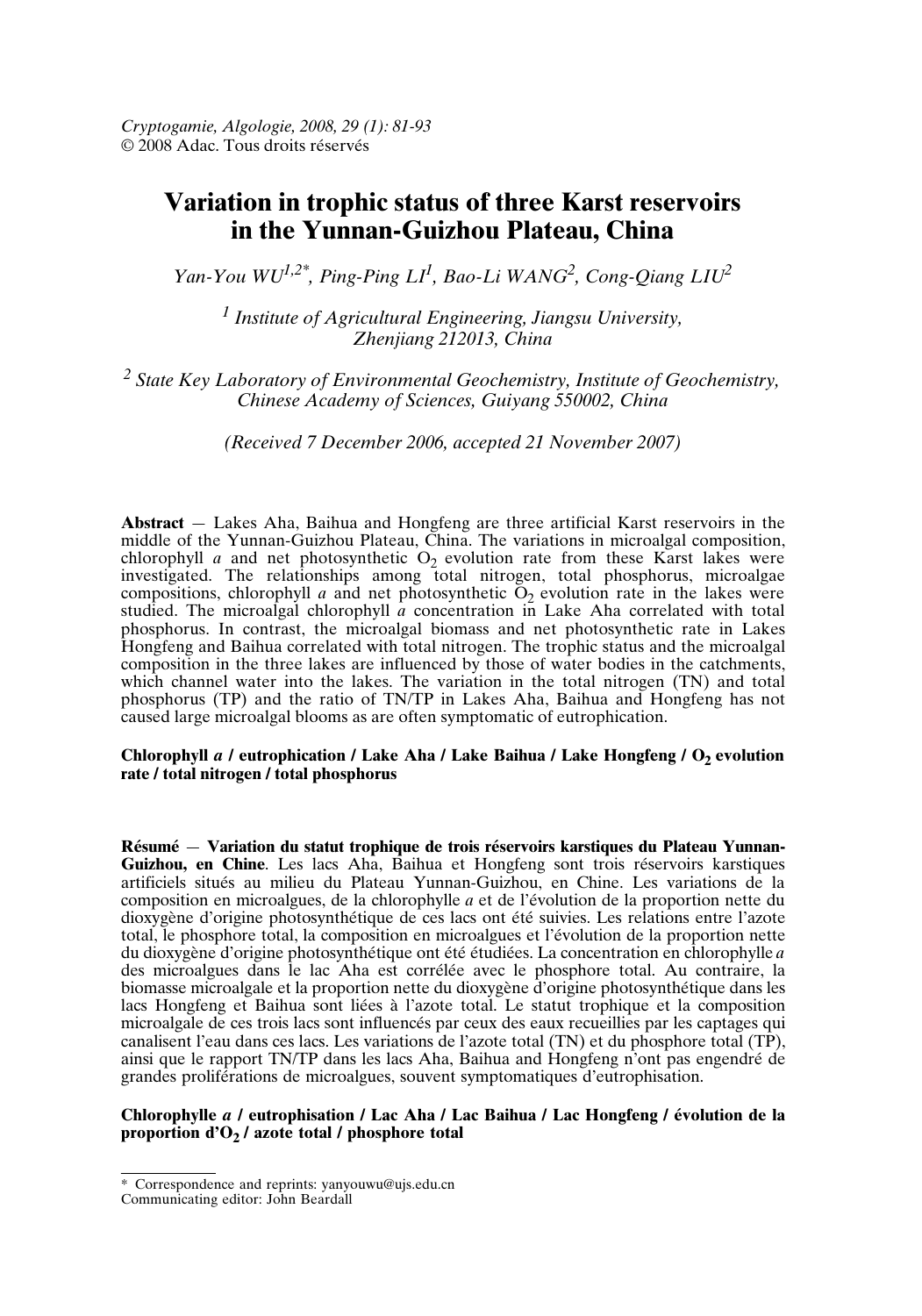## **INTRODUCTION**

The trophic status of water bodies affects their primary productivity. Climate change and physical-chemical factors are likely to affect trophic status (Howarth *et al.,* 2000; Kangur *et al*., 2003; Sarvala *et al*., 1998; Temponeras *et al*., 2000; Wehr & Descy, 1998) and water level also influences trophic status in lakes (Nõges & Nõges, 1999). Reduction of nutrients, especially nitrogen and phosphorus, and reduction of light availability have all been shown to negatively affect phytoplankton biomass (Kangur *et al*., 2003; Seip, 1994; Wehr & Descy, 1998).

Lakes Aha, Baihua and Hongfeng are Karst reservoirs. The chemical composition of water in those lakes is dominated by  $HCO_3$ ,  $Ca^{2+}$  and  $Mg^{2+}$ . Before 1996, blooms of Cyanophyta and Chlorophyta occurred annually in Lakes Hongfeng and Baihua in the months of May and September/October (Bai *et al*., 1995; Chen *et al*., 1999). Measures for reducing the point source pollution to improve the water quality of Lakes Hongfeng and Baihua have been taken by the government since 1997. 30 factories, which were located around the lakes, and had been releasing contaminants, were closed down; 11 sewage treatment plants were established and 20 artificial wetlands with a total area of 5 ha were constructed at the entrance of the lakes. After these steps were taken, total nitrogen and phosphorus in Lakes Hongfeng and Baihua decreased significantly. No algal bloom has been observed during the past 5 years (Wu *et al*., 2004). In contrast, no eutrophication has been found in Lake Aha for decades.

In the present research, we investigated and compared the variation in trophic status from different Karst Lakes, and studied the relationship between total nitrogen, total phosphorus, microalgae chlorophyll  $a$ , and  $O<sub>2</sub>$  evolution rate in these systems.

## **MATERIAL AND METHODS**

#### **Study areas**

Lakes Aha, Baihua and Hongfeng (106°26'E, 26°31'N) are three multifunctional reservoirs located close to each other in the middle of the Yunnan-Guizhou Plateau (Table 1). Lake Hongfeng is an artificial riverway-reservoir and belongs to the Wujiang River water system, which is the largest tributary of the Changjiang River. Lake Baihua lies 10 km down-stream of Lake Hongfeng. Lake Aha is a medium-sized artificial reservoir. The lakes have a similar geological background and climate. The dominant mineral of these areas is trias dolomite. Shallow lime-earth and yellow-soil cover these areas, where karstification is most developed.

Sampling of surface lake water (5-10cm) at Lakes Hongfeng, Baihua and Aha was carried out monthly in 2002 and 2003. Five replicate samples in neighbouring sites were collected for each parameter and phytoplankton analyses from the same lake at the same day. 62 L surface water for each sample from each lake was immediately filtered with 270 BSS mesh fabric in order to remove coarse particles and the phytoplankton of the diameter greater than 50 µm. 2L of the surface water was used for determining total nitrogen (TN) and total phosphorus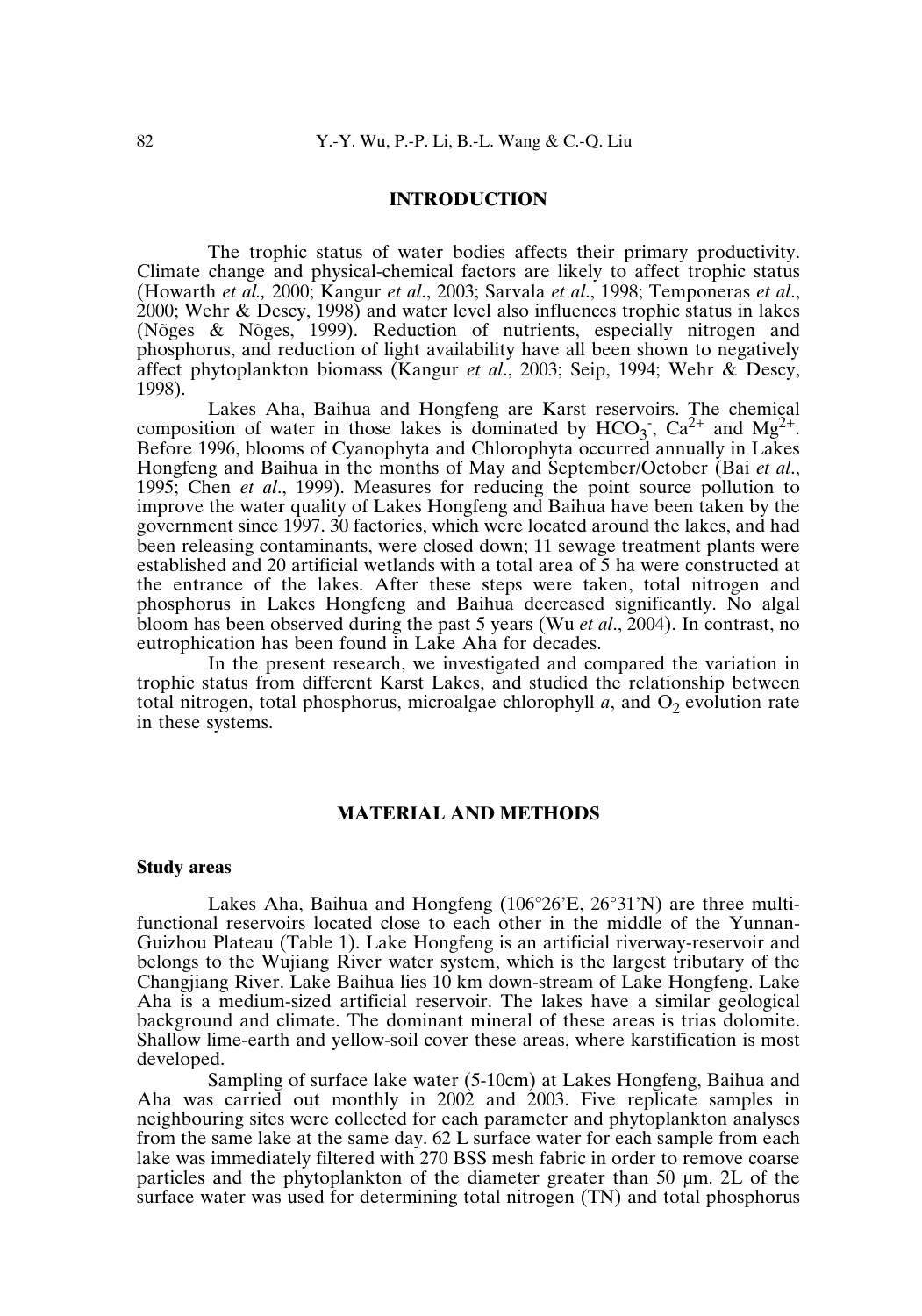| Lake name | <i>Altitude</i><br>(m) | Catchment area<br>$(km^2)$ | Surface area<br>$(km^2)$ | Mean depth<br>(m) | Retention time<br>(Years) |
|-----------|------------------------|----------------------------|--------------------------|-------------------|---------------------------|
| Aha       | 1147                   | 190                        | 3.4                      | 13                | 0.44                      |
| Baihua    | 1108                   | 1832                       | 14.5                     | 7.7               | 0.16                      |
| Hongfeng  | 1241                   | 1915                       | 32.2                     | 9.3               | 0.32                      |

Table 1. The hydrological characteristics of Lakes Aha, Baihua and Hongfeng

(TP) according to standard methods (SEPAC, 1988). The sum of total Kjeldahl nitrogen and nitrate-nitrogen gave total nitrogen (TN) in water samples. Dissolved (DKN) and total Kjeldahl nitrogen (TKN) were analyzed after standard Kjeldahl wet digestion. The concentration of nitrate-nitrogen was measured using the phenyldisulphonic acid method. Total phosphorus (TP) was measured by spectrophotometry after mineralization with perchloric acid (1 ml/ 50 ml of sample). 60 L surface water was used to obtain microalgal stock solution. Surface water filtration with cellulose acetate membrane filters (1.2 µm pore size, Millipore) yielded the microalgae (of diameter between 1.2 and 50  $\mu$ m). Microalgae were scraped off the cellulose acetate membrane and diluted to 400 mL with final filtered subsurface water.

Ten mL microalgal suspension was centrifuged (1600 g for 10 minutes) and used to determine chlorophyll  $\hat{a}$  (chl  $a$ ) content. The centrifuged microalgae were soaked in 90% ethanol at  $4^{\circ}$ C in the dark for 12 hrs. The absorbance of the extract was measured at 665 and 750 nm against a 90% ethanol blank on a spectrophotometer (UV7502PC, Shanghai, China). The same extract was acidified with a drop of 1 N HCl and the steady state absorbance at 665 and 750 nm was subsequently measured within 10min. The concentration of chl *a* in the water bodies was calculated according to the spectrophotometric equations of Lorenzen (1967).

5 mL microalgal suspension fixed with a 5% formalin solution was used to identify microalgal species and analyze microalgal quantity with light microscope according to Lund *et al*. (1958).

## **Measurements of photosynthetic O<sup>2</sup> evolution**

The net photosynthetic  $O_2$  evolution rate of microalgal suspensions was measured with a Clark-type oxygen electrode (YSI-5300, USA) under a photon flux density of 150 or 500 µmol m<sup>-2</sup> s<sup>-1</sup> and a temperature of 25 °C. Sixty ml of microalgal stock solution were harvested by centrifugation (1600g for 10min), re-suspended in 2 ml of 25 mM HEPES-KOH (pH 8.2) and transferred to the electrode chamber. Following the addition of 2 mM bicarbonate to the chamber, the rate of  $O<sub>2</sub>$ evolution was measured over a period of 5 minutes (Zou *et al.*, 2004).

## **RESULTS**

Variation of microalgal community composition

The overall composition of the microalgal community showed obvious variations during the period of the study. The microalgal community composition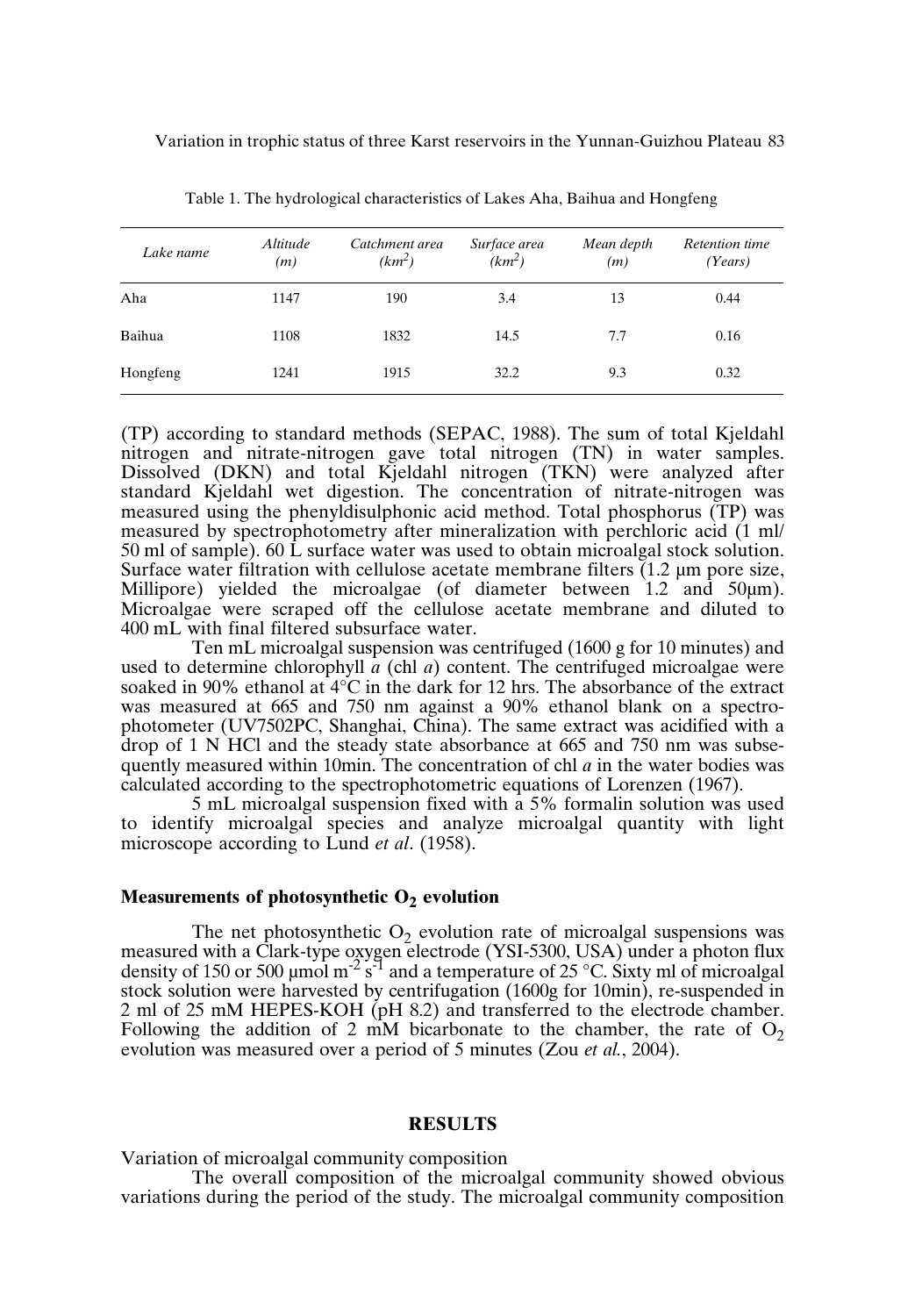in the lakes fluctuated with time (Table 2). The density of Cyanophyta and the total algae in subsurface water had a similar variation range among the lakes. The variation range of the density of Chlorophyta in Lake Hongfeng subsurface water was the smallest among the lakes. The Bacillariophyta comprised the greatest average density in subsurface water, in all three lakes.

|          |        | $AH (x10^5$ cells $l^{-1})$ |        |                     | BH $(\times 10^5$ cells $l^1$ ) |        |        |                     | $HF(x10^5$ cells $l^{-1}$ ) |        |        |               |
|----------|--------|-----------------------------|--------|---------------------|---------------------------------|--------|--------|---------------------|-----------------------------|--------|--------|---------------|
|          | Cyano  | Chlor                       |        | Bacil Total A Cyano |                                 | Chlor  |        | Bacil Total A Cyano |                             | Chlor  |        | Bacil Total A |
| Jan-02   | 2.16   | 1.90                        | 0.12   | 4.38                | 3.22                            | 1.42   | 0.01   | 4.86                | 2.97                        | 1.03   | 0.45   | 4.64          |
|          | (0.12) | (0.14)                      | (0.02) | (0.21)              | (0.25)                          | (0.19) | (0.00) | (0.31)              | (0.26)                      | (0.07) | (0.05) | (0.27)        |
| Feb-02   | 2.11   | 1.45                        | 0.74   | 4.50                | 1.90                            | 2.66   | 0.61   | 5.41                | 2.72                        | 1.17   | 0.71   | 4.86          |
|          | (0.14) | (0.10)                      | (0.05) | (0.23)              | (0.12)                          | (0.19) | (0.08) | (0.21)              | (0.18)                      | (0.08) | (0.04) | (0.22)        |
| Mar-02   | 8.92   | 1.87                        | 0.12   | 11.29               | 11.18                           | 13.70  | 0.14   | 25.30               | 3.43                        | 3.76   | 0.36   | 7.85          |
|          | (0.67) | (0.14)                      | (0.02) | (0.71)              | (0.73)                          | (1.65) | (0.02) | (2.01)              | (0.21)                      | (0.28) | (0.04) | (0.41)        |
| Apr-02   | 2.64   | 1.12                        | 0.68   | 4.64                | 9.23                            | 6.59   | 0.56   | 16.63               | 2.07                        | 3.96   | 0.19   | 6.52          |
|          | (0.25) | (0.09)                      | (0.05) | (0.31)              | (0.63)                          | (0.54) | (0.04) | (0.92)              | (0.16)                      | (0.31) | (0.03) | (0.37)        |
| $May-02$ | 3.95   | 1.35                        | 0.37   | 4.97                | 9.77                            | 4.51   | 1.86   | 16.41               | 2.88                        | 1.13   | 0.44   | 4.64          |
|          | (0.40) | (0.15)                      | (0.04) | (0.45)              | (0.72)                          | (0.32) | (0.17) | (1.02)              | (0.19)                      | (0.07) | (0.04) | (0.27)        |
| $Jun-02$ | 4.48   | 1.26                        | 4.43   | 10.37               | 3.74                            | 3.33   | 0.54   | 7.96                | 6.73                        | 3.72   | 0.15   | 10.95         |
|          | (0.31) | (0.08)                      | (0.38) | (0.51)              | (0.21)                          | (0.21) | (0.03) | (0.35)              | (0.42)                      | (0.21) | (0.04) | (0.60)        |
| $Jul-02$ | 4.27   | 0.81                        | 3.32   | 8.64                | 10.68                           | 2.94   | 1.05   | 14.96               | 6.94                        | 2.85   | 0.41   | 10.61         |
|          | (0.27) | (0.06)                      | (0.27) | (0.32)              | (0.86)                          | (0.26) | (0.08) | (0.93)              | (0.38)                      | (0.21) | (0.03) | (0.53)        |
| Aug-02   | 8.43   | 1.63                        | 4.41   | 14.77               | 9.50                            | 5.54   | 2.34   | 17.63               | 4.70                        | 2.21   | 2.04   | 9.14          |
|          | (0.46) | (0.11)                      | (0.26) | (0.76)              | (0.54)                          | (0.46) | (0.21) | (0.85)              | (0.31)                      | (0.17) | (0.28) | (0.50)        |
| $Sep-02$ | 11.10  | 1.36                        | 8.39   | 21.28               | 11.32                           | 3.45   | 2.11   | 17.18               | 12.17                       | 1.75   | 1.89   | 16.15         |
|          | (0.91) | (0.08)                      | (0.42) | (1.41)              | (0.90)                          | (0.23) | (0.17) | (1.11)              | (1.01)                      | (0.11) | (0.14) | (1.08)        |
| Oct-02   | 10.46  | 1.05                        | 2.21   | 13.99               | 11.64                           | 2.33   | 0.57   | 14.85               | 6.94                        | 1.47   | 1.49   | 10.09         |
|          | (1.06) | (0.08)                      | (0.21) | (1.25)              | (1.13)                          | (0.17) | (0.36) | (1.02)              | (0.41)                      | (0.09) | (0.12) | (0.53)        |
| $Nov-02$ | 1.77   | 0.94                        | 3.28   | 6.09                | 4.94                            | 1.40   | 1.21   | 7.85                | 2.59                        | 1.22   | 0.58   | 4.53          |
|          | (0.13) | (0.06)                      | (0.24) | (0.38)              | (0.35)                          | (0.11) | (0.10) | (0.47)              | (0.17)                      | (0.11) | (0.04) | (0.25)        |
| $Dec-02$ | 2.11   | 0.72                        | 1.70   | 4.72                | 3.82                            | 0.61   | 0.37   | 5.18                | 3.32                        | 0.96   | 0.22   | 4.65          |
|          | (0.20) | (0.06)                      | (0.13) | (0.34)              | (0.21)                          | (0.07) | (0.03) | (0.24)              | (0.24)                      | (0.07) | (0.02) | (0.23)        |

Table 2. Microalgal composition in Lakes Aha (AH), Baihua (BH) and Hongfeng (HF) during 2002-2003. (Cyano: cyanophyta; Chlor: chlorophyta; Bacil: Bacillariophyta; Total A: total algae. S.E. is shown in parentheses.)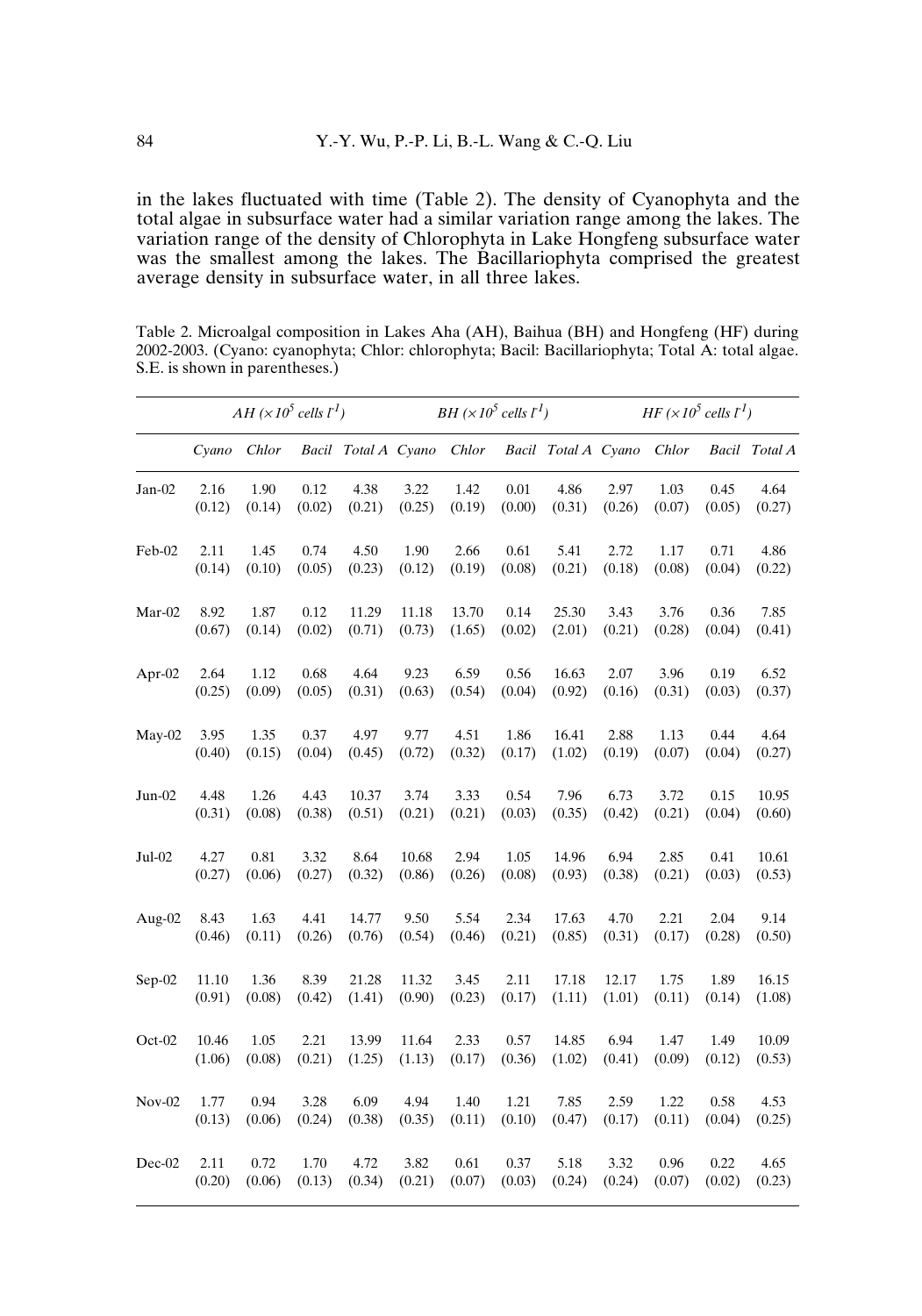|              | $AH (x10^5$ cells $l1$ ) |                 |                 |                     |                | BH $(x10^5$ cells $l^1$ ) |                 |                     |                 |                | $HF(x10^5$ cells $l^{-1}$ ) |                 |  |
|--------------|--------------------------|-----------------|-----------------|---------------------|----------------|---------------------------|-----------------|---------------------|-----------------|----------------|-----------------------------|-----------------|--|
|              | Cyano                    | Chlor           |                 | Bacil Total A Cyano |                | Chlor                     |                 | Bacil Total A Cyano |                 | Chlor          |                             | Bacil Total A   |  |
| Jan-03 1.72  | (0.15)                   | 0.59<br>(0.05)  | 13.00<br>(1.56) | 15.30<br>(1.59)     | 3.79<br>(0.30) | 1.15<br>(0.08)            | 1.56<br>(0.15)  | 6.52<br>(0.32)      | 8.95<br>(0.55)  | 2.61<br>(0.17) | 6.10<br>(0.73)              | 17.70<br>(1.09) |  |
| Feb-03 5.41  | (0.38)                   | 0.47<br>(0.05)  | 2.14<br>(0.21)  | 8.02<br>(0.51)      | 2.61<br>(0.19) | 2.12<br>(0.19)            | 0.19<br>(0.03)  | 4.93<br>(0.21)      | 10.70<br>(0.72) | 4.13<br>(0.31) | 2.71<br>(0.24)              | 17.60<br>(1.13) |  |
| Mar-03 7.69  | (0.53)                   | 0.97<br>(0.09)  | 1.81<br>(0.22)  | 10.80<br>(0.71)     | 2.06<br>(0.17) | 2.00<br>(0.17)            | 0.89<br>(0.06)  | 4.96<br>(0.25)      | 6.40<br>(0.42)  | 3.53<br>(0.26) | 2.14<br>(0.21)              | 12.20<br>(0.75) |  |
| Apr-03 5.00  | (0.41)                   | 4.50<br>(0.36)  | 8.30<br>(0.71)  | 19.00<br>(1.21)     | 0.50<br>(0.31) | 7.90<br>(0.81)            | 0.31<br>(0.04)  | 9.10<br>(0.74)      | 2.00<br>(0.13)  | 5.20<br>(0.41) | 0.83<br>(0.06)              | 9.00<br>(0.57)  |  |
| May-03 5.30  | (0.39)                   | 15.00<br>(2.43) | 2.70<br>(0.23)  | 23.00<br>(2.48)     | 1.10<br>(0.09) | 3.80<br>(0.34)            | 4.90<br>(0.38)  | 9.80<br>(0.62)      | 2.90<br>(0.18)  | 3.00<br>(0.25) | 1.10<br>(0.13)              | 7.00<br>(0.36)  |  |
| $Jun-03$     | 4.50<br>(0.47)           | 4.20<br>(0.34)  | 16.00<br>(2.28) | 25.00<br>(2.53)     | 0.94<br>(0.07) | 3.40<br>(0.18)            | 7.20<br>(0.40)  | 12.00<br>(0.51)     | 1.80<br>(0.11)  | 4.80<br>(0.32) | 1.50<br>(0.14)              | 8.10<br>(0.47)  |  |
| Jul-03       | 4.00<br>(0.29)           | 1.98<br>(0.15)  | 3.93<br>(0.46)  | 9.98<br>(0.78)      | 3.18<br>(0.23) | 1.58<br>(0.12)            | 1.09<br>(0.06)  | 6.07<br>(0.39)      | 6.28<br>(0.41)  | 2.31<br>(0.16) | 0.95<br>(0.07)              | 9.55<br>(0.52)  |  |
| Aug-03 2.81  | (0.16)                   | 1.42<br>(0.14)  | 1.36<br>(0.17)  | 5.58<br>(0.34)      | 1.09<br>(0.07) | 2.23<br>(0.16)            | 17.30<br>(1.28) | 20.70<br>(1.30)     | 5.68<br>(0.31)  | 1.39<br>(0.09) | 0.28<br>(0.02)              | 7.35<br>(0.37)  |  |
| Sep-03 1.93  | (0.12)                   | 9.54<br>(0.79)  | 7.18<br>(0.66)  | 23.62<br>(1.44)     | 2.42<br>(0.18) | 0.95<br>(0.06)            | 0.23<br>(0.03)  | 3.62<br>(0.21)      | 1.26<br>(0.07)  | 0.76<br>(0.04) | 0.11<br>(0.02)              | 2.14<br>(0.11)  |  |
| Oct-03 4.29  | (0.23)                   | 0.86<br>(0.10)  | 1.62<br>(0.14)  | 6.77<br>(0.32)      | 3.39<br>(0.28) | 1.22<br>(0.08)            | 3.12<br>(0.27)  | 4.91<br>(0.31)      | 4.09<br>(0.27)  | 2.23<br>(0.16) | 1.25<br>(0.10)              | 7.58<br>(0.36)  |  |
| Nov-03 10.10 | (0.89)                   | 5.01<br>(0.38)  | 4.88<br>(0.49)  | 20.30<br>(1.48)     | 3.76<br>(0.21) | 3.32<br>(0.27)            | 4.21<br>(0.37)  | 11.30<br>(0.57)     | 1.59<br>(0.19)  | 1.15<br>(0.08) | 0.75<br>(0.05)              | 3.51<br>(0.26)  |  |
| Dec-03 4.41  | (0.36)                   | 1.93<br>(0.14)  | 2.57<br>(0.31)  | 8.99<br>(0.61)      | 2.61<br>(0.18) | 1.61<br>(0.11)            | 3.37<br>(0.30)  | 7.58<br>(0.47)      | 1.40<br>(0.11)  | 0.76<br>(0.05) | 0.52<br>(0.04)              | 2.68<br>(0.18)  |  |

Table 2. Microalgal composition in Lakes Aha (AH), Baihua (BH) and Hongfeng (HF) during 2002-2003. (Cyano: cyanophyta; Chlor: chlorophyta; Bacil: Bacillariophyta; Total A: total algae. S.E. is shown in parentheses.)

## **Variation of total nitrogen, total phosphorus, microalgal chlorophyll** *a* **and net photosynthetic rate in the lakes**

Variation of total nitrogen, total phosphorus, microalgal chlorophyll *a* and net photosynthetic rate in the lakes fluctuated with time (Figs  $1, 2, 3$ ). The variation range of the total nitrogen in Lake Aha was the smallest among the lakes, and the average value of total nitrogen in Lake Aha was greater than those in Lakes Baihua and Hongfeng. The average value of total phosphorus in Lakes Baihua and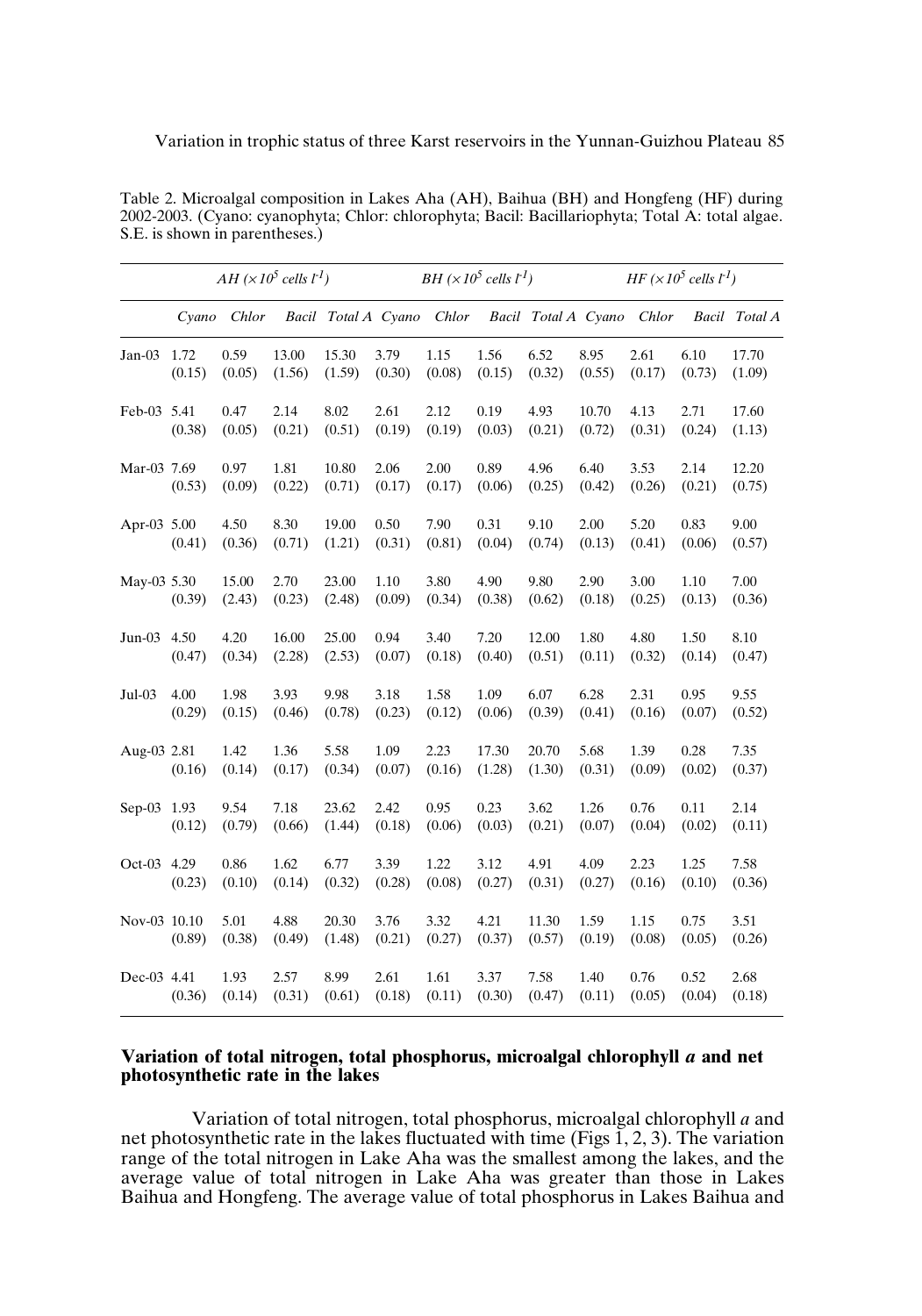

Month

Fig. 1. Monthly changes of microalgal chlorophyll *a* and net photosynthetic rate (a), total phosphorus and total nitrogen (b) in Lake Aha (Pn1: the net photosynthetic O<sub>2</sub> evolution rate<br>under a photon flux density of 150µmol m<sup>-2</sup> s<sup>-1</sup>; Pn2: the net photosynthetic O<sub>2</sub> evolution rate under a photon flux density of  $500 \mu$ mol m<sup>-2</sup> s<sup>-1</sup>).

Hongfeng was greater than that in Lake Aha. The microalgal chlorophyll *a* in water body had a similar variation range among the lakes. Net photosynthetic  $O_2$ evolution rate under 150 µmol m<sup>-2</sup> s<sup>-1</sup> or under 500 µmol m<sup>-2</sup> s<sup>-1</sup> in the lakes varied greatly with time. Net photosynthetic  $Q_2$  evolution rate under 500 µmol m<sup>-2</sup> s<sup>-1</sup> was greater than that under 150  $\mu$ mol m<sup>-2</sup> s<sup>-12</sup> in the same lake and month (Figs 1, 2, 3).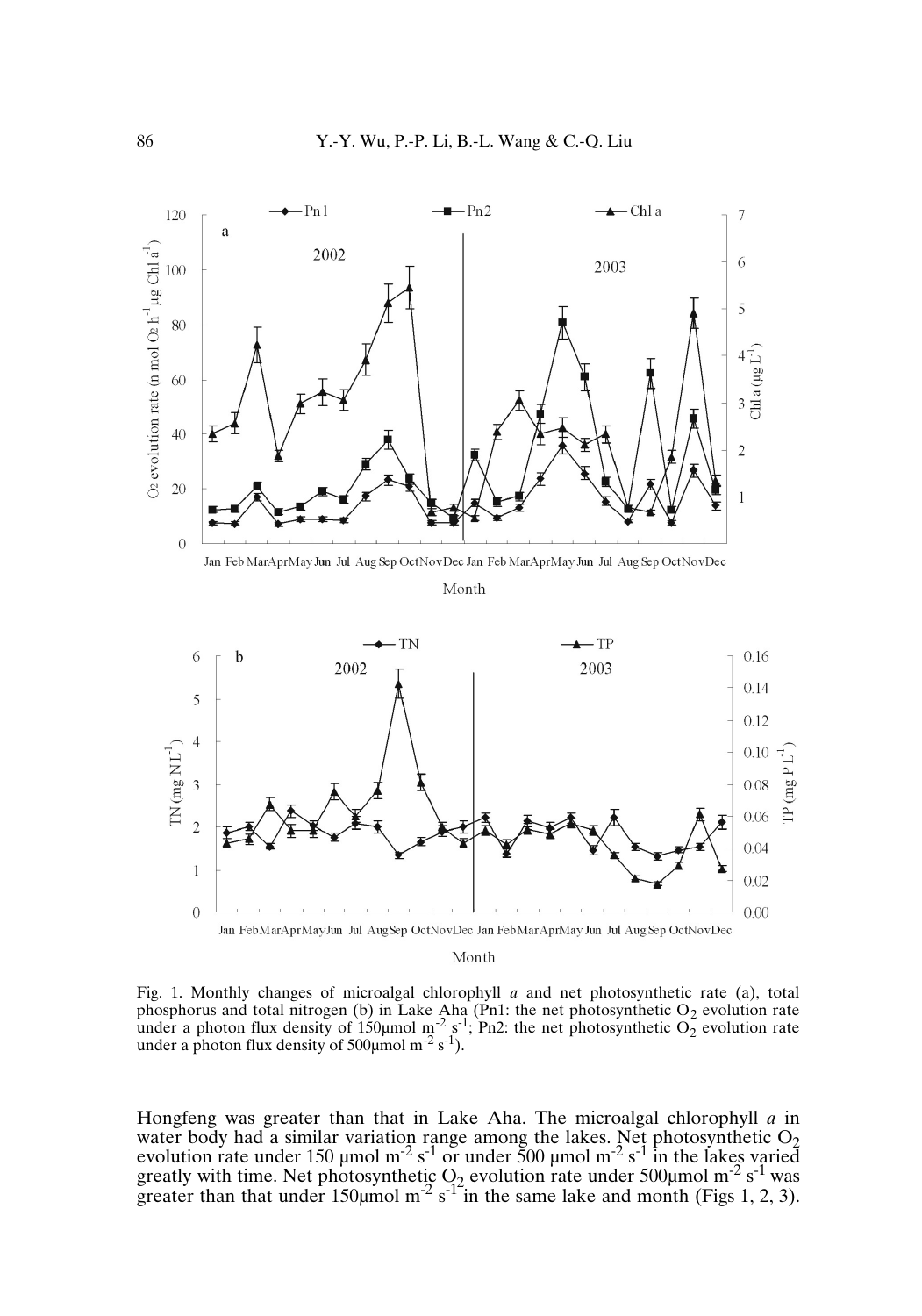



Fig. 2. Monthly changes of microalgal chlorophyll *a* and net photosynthetic rate (a), total phosphorus and total nitrogen (b) in Lake Baihua (Pn1: the net photosynthetic O<sub>2</sub> evolution rate<br>under a photon flux density of 150µmol m<sup>-2</sup> s<sup>-1</sup>; Pn2: the net photosynthetic O<sub>2</sub> evolution rate<br>under a photon flux den

## **Variation of N/P ratio in Lakes**

Variation of N: P ratios (g:g) in the lakes fluctuated with time (Fig. 4). The N: P ratio of Lake Aha was different from that of Lakes Baihua and Hongfeng. The N: P ratio ranged from 9 to 77 (average 44) in Lake Aha, from 43 to 349 (average 150) in Lake Baihua, and from 51 to 473 (average 180) in Lake Hongfeng.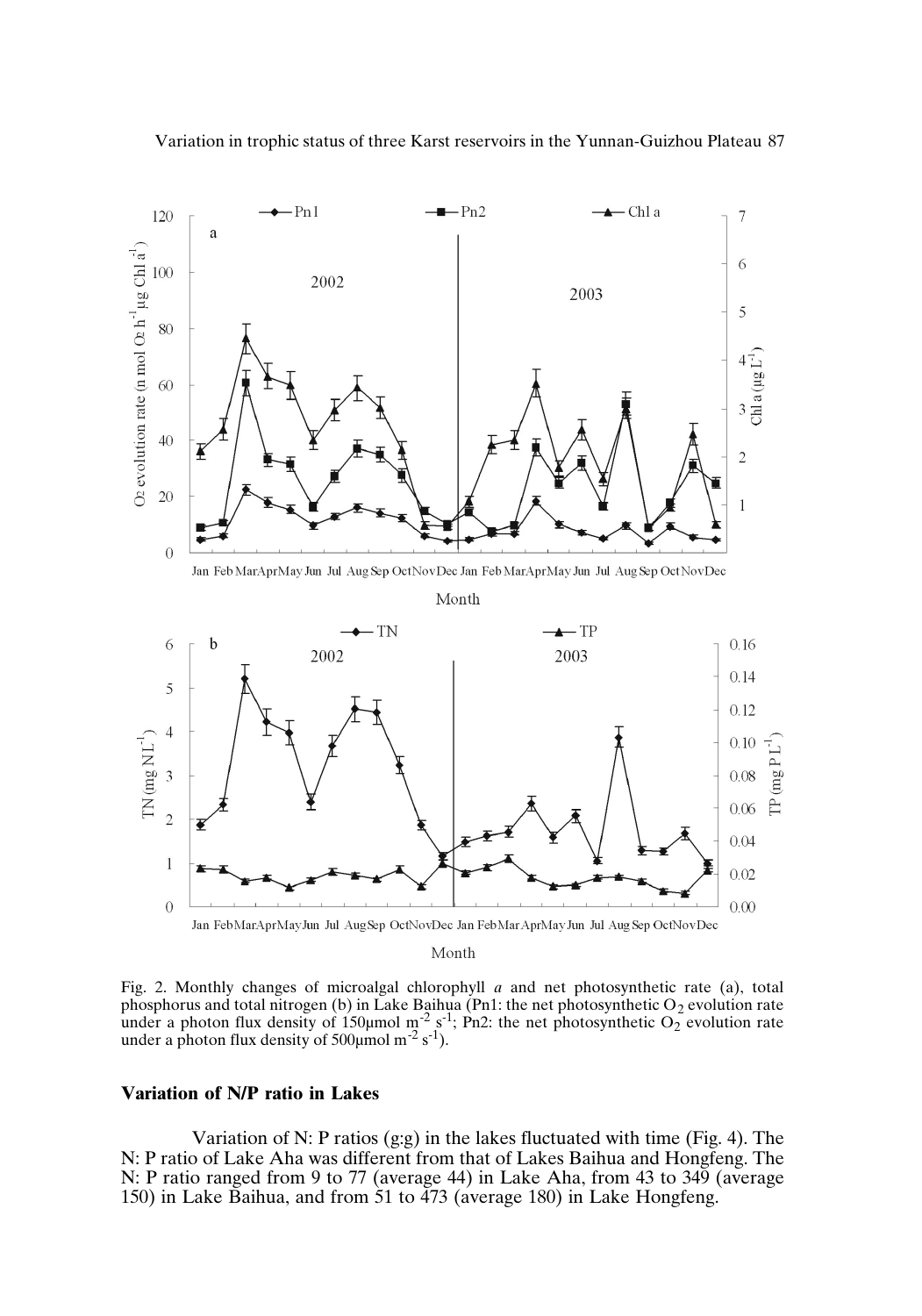

Fig. 3. Monthly changes of microalgal chlorophyll *a* and net photosynthetic rate (a), total phosphorus and total nitrogen (b) in Lake Hongfeng (Pn1: the net photosynthetic O<sub>2</sub> evolution rate under a photon flux density of 150  $\mu$ mol m<sup>-2</sup> s<sup>-1</sup>; Pn2: the net photosynthetic O<sub>2</sub> evolution rate under a photon flux density of  $500 \mu$ mol m<sup>-2</sup> s<sup>-1</sup>).

#### **The relationship among TN, TP, microalgal chlorophyll** *a***, net photosynthetic rate and compositions**

The correlations among TN, TP, microalgae chlorophyll *a*, net photosynthetic rate and compositions in Lake Aha are presented in Table 3. It can be seen that microalgal chlorophyll *a*, Cyanophyta and total algal number had a significant positive correlation with total phosphorus in Lake Aha. The microalgal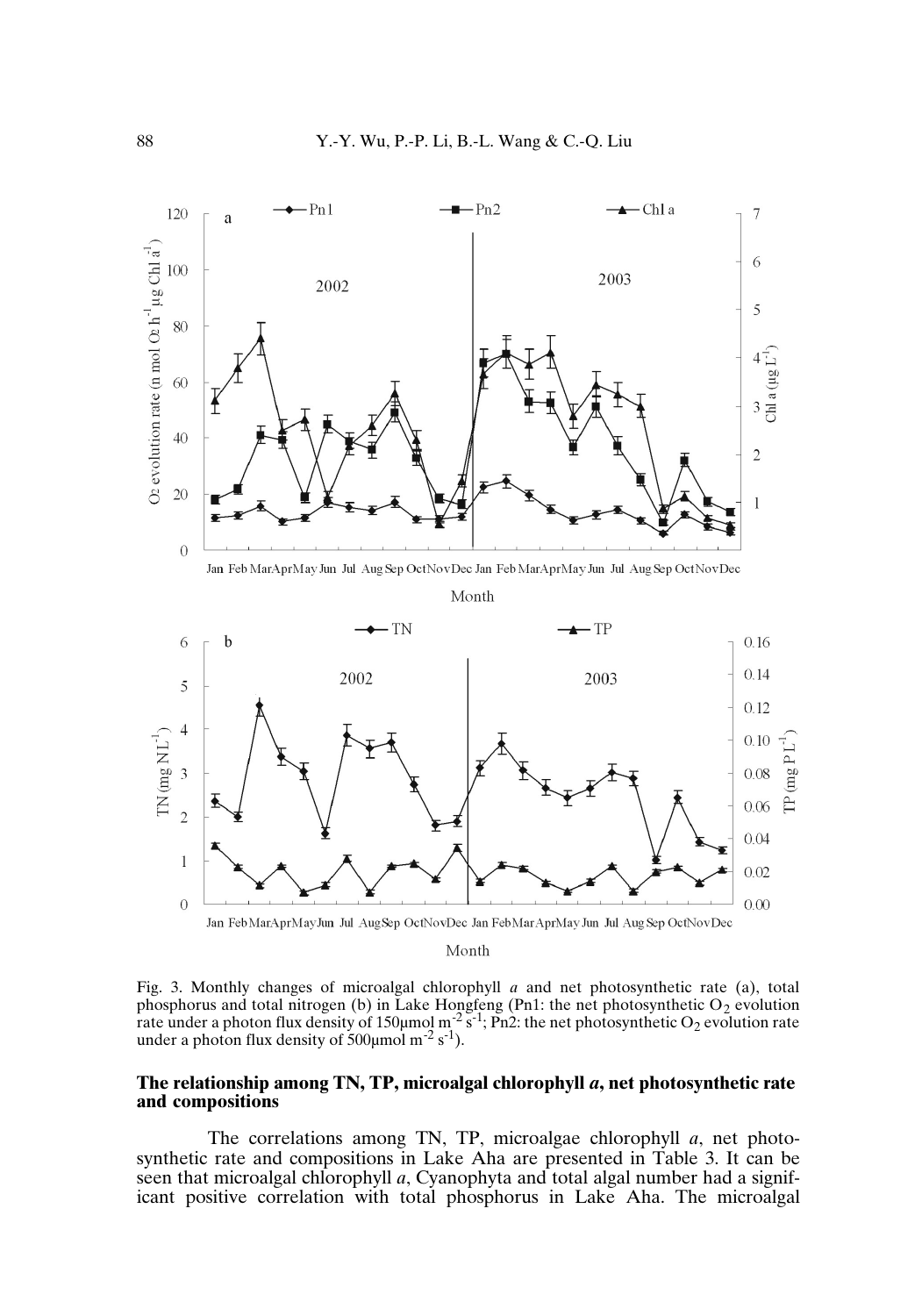Variation in trophic status of three Karst reservoirs in the Yunnan-Guizhou Plateau 89



Fig. 4. Monthly variation of N/P ratio in Lakes Aha (AH), Baihua (BH) and Hongfeng (HF)

| TN        | $\mathbf{1}$ |              |              |              |              |              |              |              |              |
|-----------|--------------|--------------|--------------|--------------|--------------|--------------|--------------|--------------|--------------|
| TP        | $-0.16$      | $\mathbf{1}$ |              |              |              |              |              |              |              |
| Chl a     | $-0.24$      | $0.74**$     | $\mathbf{1}$ |              |              |              |              |              |              |
| Pn1       | $-0.18$      | 0.30         | 0.37         | $\mathbf{1}$ |              |              |              |              |              |
| Pn2       | $-0.18$      | 0.11         | 0.08         | $0.92**$     | $\mathbf{1}$ |              |              |              |              |
| Cyano     | $-0.34$      | $0.70**$     | $0.90**$     | $0.51*$      | 0.20         | $\mathbf{1}$ |              |              |              |
| Chlor     | $-0.32$      | $-0.14$      | $-0.06$      | $0.76**$     | $0.87**$     | 0.00         | $\mathbf{1}$ |              |              |
| Bacil     | $-0.20$      | 0.19         | $-0.10$      | $0.50*$      | $0.60**$     | 0.02         | 0.18         | $\mathbf{1}$ |              |
| Total A   | $-0.13$      | $0.51*$      | $0.45*$      | $0.85**$     | $0.73**$     | $0.58**$     | $0.41*$      | $0.65**$     | $\mathbf{1}$ |
| Variables | TN           | TP           | Chl a        | Pn1          | Pn2          | Cyano        | Chlor        | Bacil        | Total A      |

Table 3. Correlation coefficient of TN, TP, microalgal chl *a*, net photosynthetic rate and compositions in Lake Aha (n=24)

\*\* Correlation is significant at the 0.01 level (2-tailed). Pn1: the net photosynthetic  $O_2$  evolution rate under a photon flux density of 150µmol m<sup>-2</sup> s<sup>-1</sup>; Pn2: the net photosynthetic O<sub>2</sub> evolution rate under a photon flux density of 500µmol m<sup>-2</sup> s<sup>-1</sup>; Cyano: Cyanophyta; Chlor: Chlorophyta; Bacil: Bacillariophyta; Total A: total microalgae.

chlorophyll *a* is related to the number of Cyanophyta and total microalgae. The microalgal net photosynthetic  $O_2$  evolution rate had a significant positive correlation with total algae, Chlorophyta and Bacillariophyta in Lake Aha. Significant correlation also occurred between microalgal net photosynthetic  $O_2$  evolution rate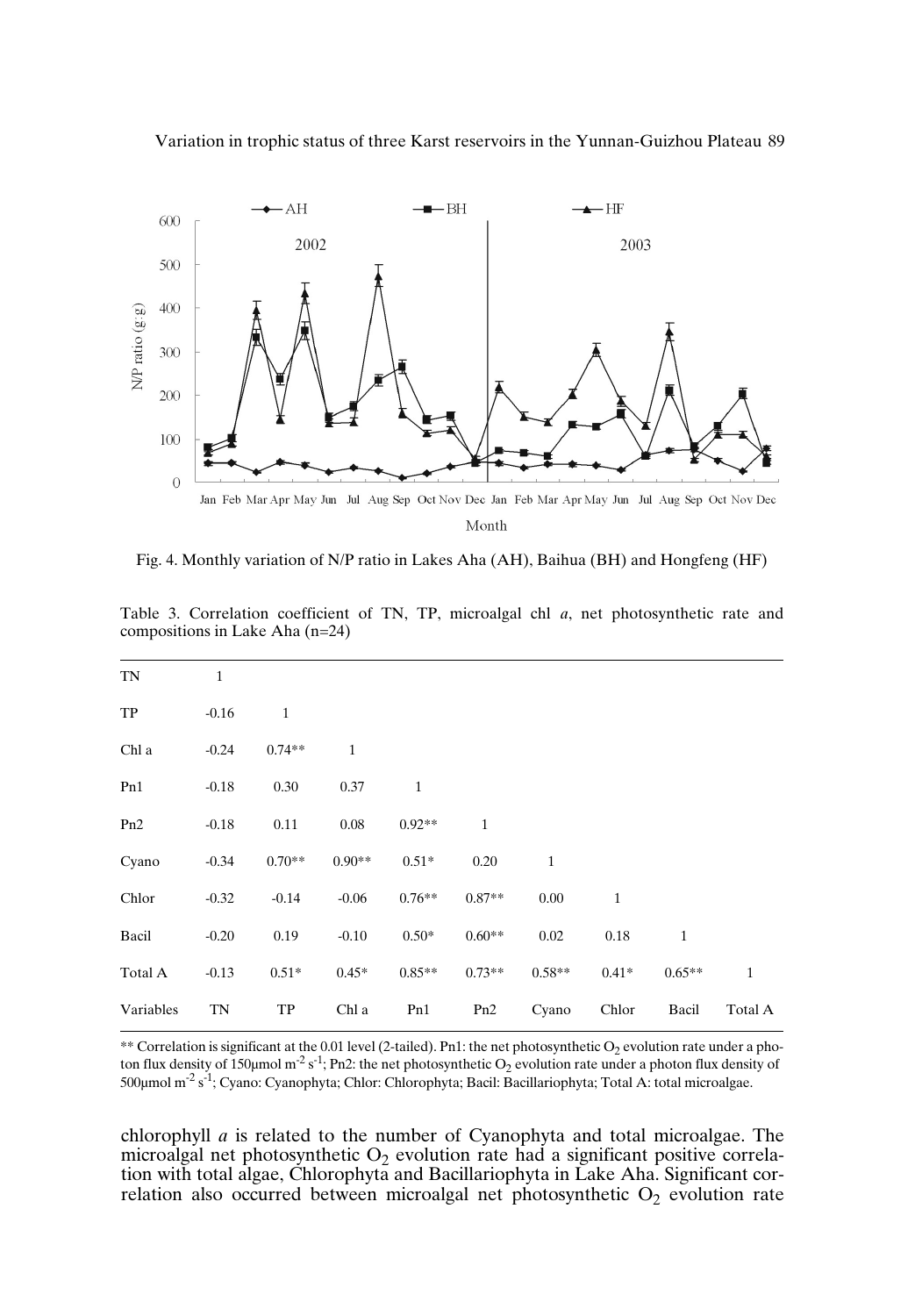under a photon flux density of 150 µmol m<sup>-2</sup> s<sup>-1</sup> and that under a photon flux density of 500  $\mu$ mol m<sup>-2</sup> s<sup>-1</sup>. There were no significant correlations among total nitrogen, total phosphorus and microalgal net photosynthetic rate in Lake Aha.

The correlations among TN, TP, microalgae chl *a*, net photosynthetic rate and compositions in Lake Baihua are presented in Table 4. It can be seen that significant correlation occurred among total nitrogen, the number of total microalgae, the number of Cyanophyta, the number of Chlorophyta, microalgal chlorophyll *a* and net photosynthetic rate in Lake Baihua. There were no significant correlations between total nitrogen and total phosphorus in Lake Baihua. Microalgal chlorophyll *a*, net photosynthetic  $O_2$  evolution rate under 150 and 500  $\mu$ mol m<sup>-2</sup>s<sup>-1</sup> varied with total nitrogen. The peaks of total nitrogen, microalgal net photosynthetic  $O_2$  evolution rate and chlorophyll *a* in Lake Baihua in 2002 appeared in March and August, while in 2003 they were evident in April and August (Fig. 2).

Table 4. Correlation coefficient of TN, TP, microalgal chl *a*, net photosynthetic rate and compositions in Lake Baihua (n=24)

| TN              | $\mathbf{1}$ |              |              |          |              |              |              |              |              |
|-----------------|--------------|--------------|--------------|----------|--------------|--------------|--------------|--------------|--------------|
| TP              | $-0.09$      | $\mathbf{1}$ |              |          |              |              |              |              |              |
| Chl a           | $0.83**$     | $-0.08$      | $\mathbf{1}$ |          |              |              |              |              |              |
| Pn1             | $0.84**$     | $-0.20$      | $0.82**$     | 1        |              |              |              |              |              |
| P <sub>n2</sub> | $0.76**$     | $-0.35$      | $0.71**$     | $0.76**$ | $\mathbf{1}$ |              |              |              |              |
| Cyano           | $0.76**$     | $-0.34$      | $0.46*$      | $0.63**$ | $0.41*$      | $\mathbf{1}$ |              |              |              |
| Chlor           | $0.68**$     | $-0.22$      | $0.79**$     | $0.86**$ | $0.74**$     | $0.41*$      | $\mathbf{1}$ |              |              |
| Bacil           | 0.12         | $-0.25$      | 0.08         | $-0.07$  | $0.47*$      | $-0.30$      | $-0.12$      | $\mathbf{1}$ |              |
| Total A         | $0.91**$     | $-0.25$      | $0.75**$     | $0.78**$ | $0.92**$     | $0.67**$     | $0.69**$     | 0.35         | $\mathbf{1}$ |
| Variables       | TN           | TP           | Chl a        | Pn1      | Pn2          | Cyano        | Chlor        | Bacil        | Total A      |
|                 |              |              |              |          |              |              |              |              |              |

\*\* Correlation is significant at the 0.01 level (2-tailed). Pn1: the net photosynthetic  $O_2$  evolution rate under a photon flux density of 150µmol m<sup>-2</sup> s<sup>-1</sup>; Pn2: the net photosynthetic O<sub>2</sub> evolution rate under a photon flux density of 500μmol m<sup>-2</sup> s<sup>-1</sup>; Cyano: Cyanophyta; Chlor:Chlorophyta; Bacil: Bacillariophyta;Total A: total microalgae.

The correlations among TN, TP, microalgae chl *a*, net photosynthetic rate and algal population composition in Lake Hongfeng are presented in Table 5. It can be seen that the result of significant correlation among the total nitrogen, the total number of microalgae, the number of Cyanophyta, the number of Chlorophyta, microalgal chlorophyll  $a$  and net photosynthetic  $O_2$  evolution rate was similar to that in Lake Baihua. There were also no significant correlations between the total nitrogen and the total phosphorus in Lake Hongfeng. Microalgal chlorophyll *a*, net photosynthetic  $\dot{O}_2$  evolution rate under 150 µmol  $\text{m}$ <sup>-2</sup>s<sup>-1</sup> and 500 µmol varied with the total nitrogen (Fig. 3).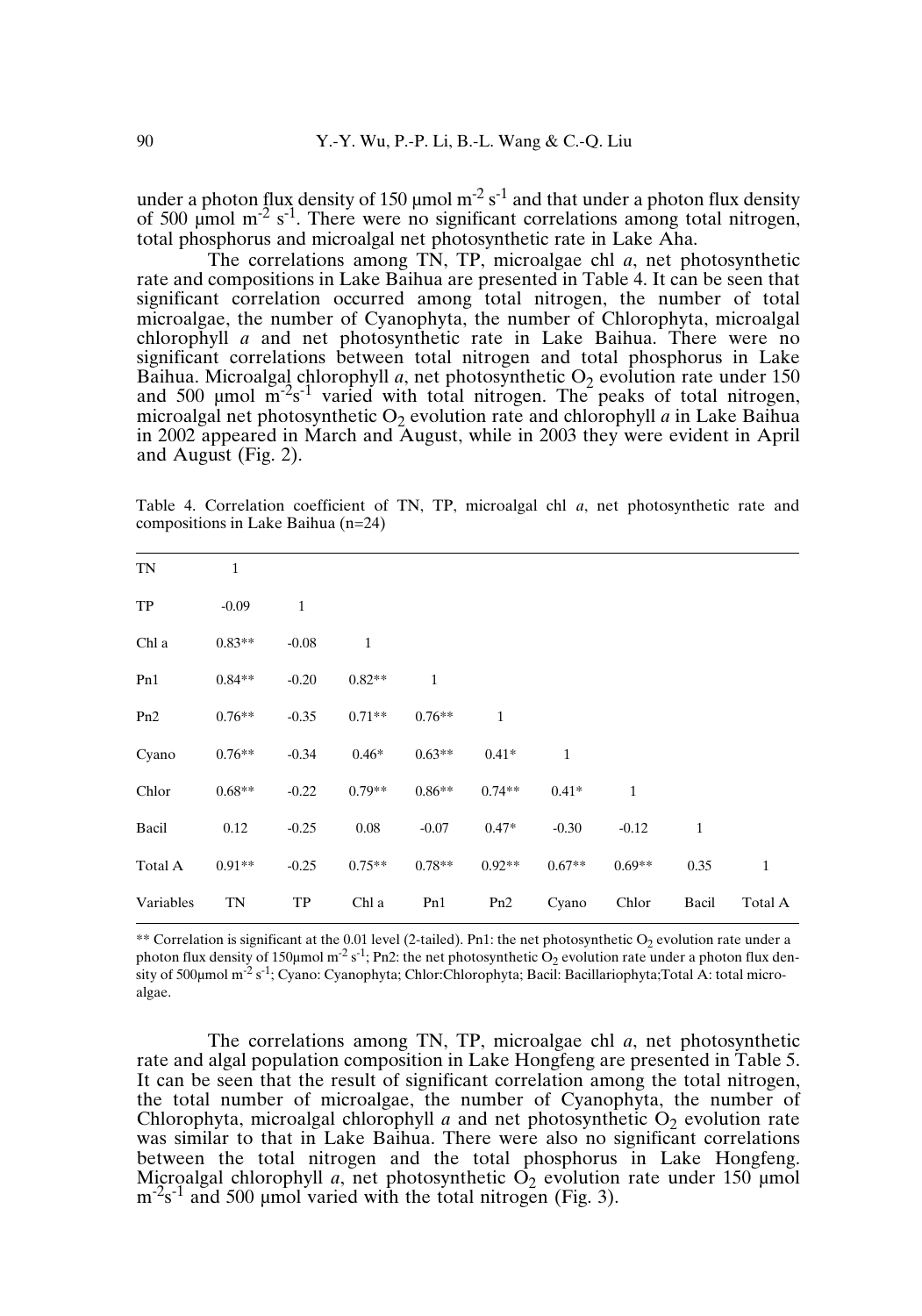| TN        | $\mathbf{1}$ |              |              |              |              |              |              |              |              |
|-----------|--------------|--------------|--------------|--------------|--------------|--------------|--------------|--------------|--------------|
| TP        | $-0.06$      | $\mathbf{1}$ |              |              |              |              |              |              |              |
| Chl a     | $0.71**$     | $-0.06$      | $\mathbf{1}$ |              |              |              |              |              |              |
| Pn1       | $0.61**$     | 0.04         | $0.61**$     | $\mathbf{1}$ |              |              |              |              |              |
| Pn2       | $0.62**$     | $-0.11$      | $0.65**$     | $0.87**$     | $\mathbf{1}$ |              |              |              |              |
| Cyano     | $0.53**$     | 0.16         | 0.36         | $0.77**$     | $0.65**$     | $\mathbf{1}$ |              |              |              |
| Chlor     | $0.48*$      | $-0.22$      | $0.54**$     | $0.54**$     | $0.80**$     | 0.15         | $\mathbf{1}$ |              |              |
| Bacil     | 0.31         | $-0.10$      | 0.39         | $0.67**$     | $0.67**$     | $0.56**$     | 0.20         | $\mathbf{1}$ |              |
| Total A   | $0.62**$     | 0.02         | $0.54**$     | $0.91**$     | $0.90**$     | $0.90**$     | $0.50*$      | $0.74**$     | $\mathbf{1}$ |
| Variables | TN           | TP           | Chl a        | Pn1          | Pn2          | Cyano        | Chlor        | Bacil        | Total A      |

Table 5. Correlation coefficient of TN, TP, microalgal chl *a*, net photosynthetic rate and compositions in Lake Hongfeng (n=24)

\*\* Correlation is significant at the 0.01 level (2-tailed). Pn1: the net photosynthetic  $O_2$  evolution rate under a photon flux density of 150µmol m<sup>-2</sup> s<sup>-1</sup>; Pn2: the net photosynthetic O<sub>2</sub> evolution rate under a photon flux density of 500µmol m<sup>-2</sup> s<sup>-1</sup>; Cyano: Cyanophyta; Chlor: Chlorophyta; Bacil: Bacillariophyta; Total A: total microalgae.

#### **DISCUSSION**

Decreases of  $9.0 \times 10^4$  Kg·year<sup>-1</sup> in nitrogen and  $4.6$ -6.8  $\times$  10<sup>4</sup> Kg·year<sup>-1</sup> in phosphorus were achieved after the measure of reducing point sources pollution in Lakes Hongfeng and Baihua was implemented (Li, 2001). The average total nitrogen in Lake Baihua decreased from 4.2 mg L<sup>-1</sup> in 1996 to 2.5 mg L<sup>-1</sup> in 2003, and from 4.7 to 2.7 mg  $L^{-1}$  in Lake Hongfeng. The average total phosphorus in Lake Baihua decreased from 0.028 mg L<sup>-1'</sup> in 1996 to 0.018 mg L<sup>-1'</sup>, and from 0.031 to 0.019 mg L -1 in Lake Hongfeng (Liang *et al*., 1998). In Lakes Baihua and Hongfeng, phosphorus concentration was below the critical value of mesophication  $(0.025 \text{ mg L}^{-1})$ , and the concentration of nitrogen was above the critical value of eutrophication (2.00 mg L<sup>-1</sup>) (Huang *et al.*, 1997). In Lake Aha, the average value of total phosphorus (0.053 mg  $L^{-1}$ ) was close to the critical value of eutrophication  $(0.050 \text{ mg L}^{-1})$ , and the average value of total nitrogen  $(1.84 \text{ mg L}^{-1})$  was below the critical value of eutrophication (Huang *et al*., 1997). The reduction of nitrogen and phosphorus loading significantly decreased the occurrence of microalgal blooms.

Total microalgal numbers were positively correlated with microalgal net photosynthetic  $O_2$  evolution rate in the three lakes. Microalgal net photosynthetic  $O_2$  evolution rate under a photon flux density of 150  $\mu$ mol m<sup>-2</sup> s<sup>-1</sup> was much lower than that under a photon flux density of  $500 \mu$  mol  $m^{-2}$  s<sup>-1</sup> for a given lake and month implying that the former light intensity was sub-optimal for photosynthesis. There was a significant correlation between microalgal net photosynthetic  $O_2$ evolution rate under a photon flux density of 150  $\mu$ mol m<sup>-2</sup> s<sup>-1</sup> and that under a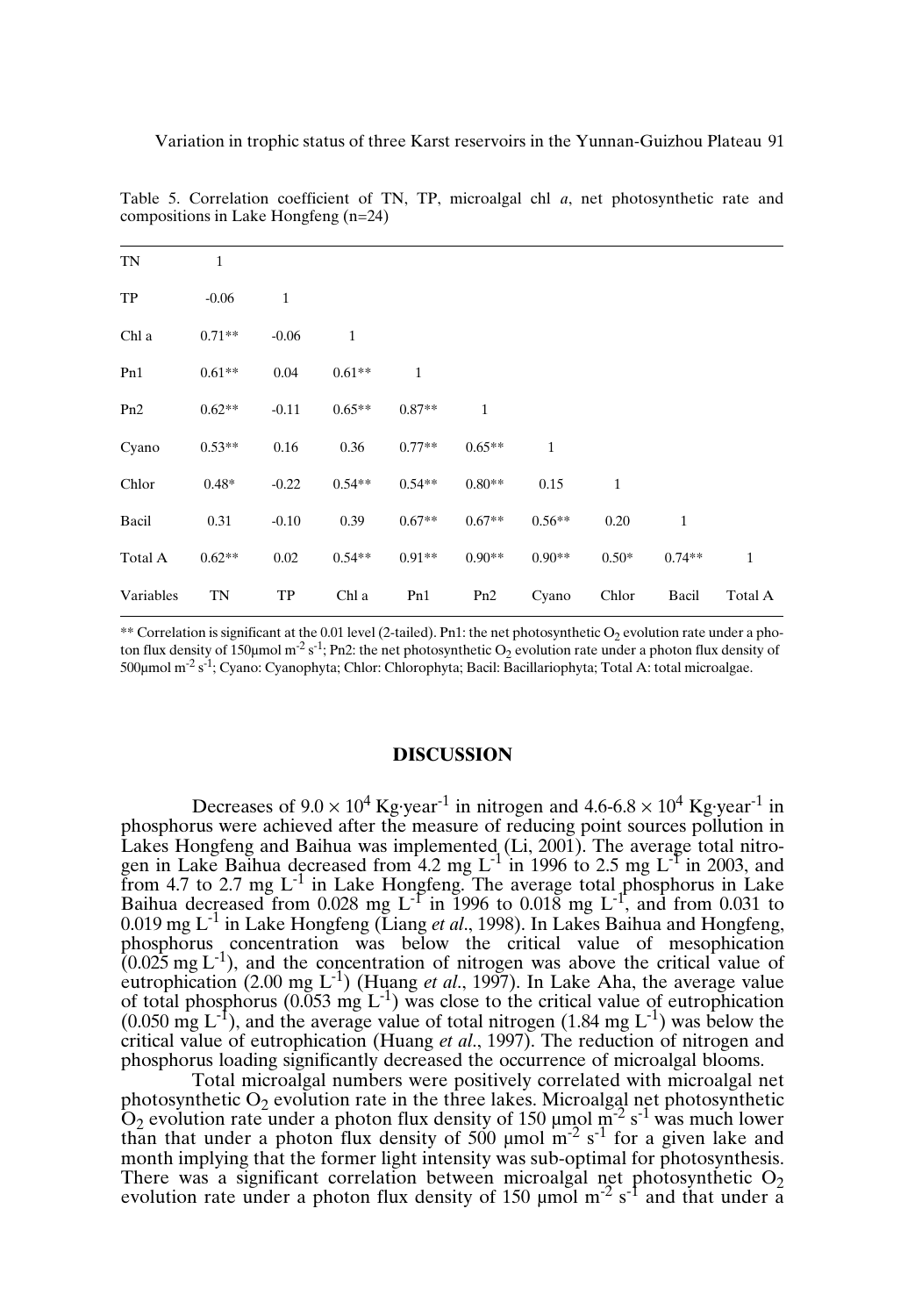photon flux density of 500 µmol  $m<sup>-2</sup>$  s<sup>-1</sup> in the three lakes. It was shown that microalgal net photosynthetic  $O<sub>2</sub>$  evolution rate and the microalgal growth rate in surface water bodies (stronger light intensities) was greater than that in subsurface water (weaker light intensities). Microalgal blooms, if they occur, may firstly appear in surface water bodies. Therefore, the growth of microalgae in the surface water body can reflect that in the subsurface water body.

Our results also indicate that the total nitrogen in Lakes Hongfeng and Baihua was correlated with microalgal chlorophyll  $\alpha$  and net photosynthetic O<sub>2</sub> evolution rate, and that total phosphorus in Lake Aha correlated with microalgal chlorophyll *a*. The three Karst lakes can, therefore, be divided into two types according to their trophic status. One type is likely to be controlled by the total nitrogen, as is the case of Lakes Baihua and Hongfeng, and the other is supposedly controlled by total phosphorus, as is the case of Lake Aha. In fact, the trophic status and the microalgae compositions in the three lakes are not completely selfcontrolled. The rapid exchanges within water bodies cause fluctuations of TN, TP and microalgal compositions in the lakes with time. Therefore, the trophic status and microalgae compositions of the three lakes are not inherent.

The N:P ratio in the three lakes is significantly greater than that of the critical value of Redfield (16:1, g:g). It was therefore supposed that phosphorus was the nutrient limiting the growth of phytoplankton in the lakes. This rule, however, applies only to Lake Aha. This is because the N:P ratio of the water bodies in the lakes is affected by the input of external nutrients and the water exchange rate. The trophic status of water bodies in the catchments, which converged water into the three lakes, is the primary factor that limits the N:P ratio.

The fluctuations in the trophic status and microalgal community composition in the lakes are controlled by the erosion of the basin, loading reduction of nutrients, and climatic factors and seasonal changes. The variation in the chemical compositions of the three lakes is great because of the difference of erosion areas and magnitude (Bai & Wan, 1998). The surface water temperatures in the lakes during the study time varied seasonally between a minimum of 0.4 °C in winter and a maximum of 28.5 °C in summer. The water level of the three lakes changes greatly within one year. The wet season lasts from May to October, and the dry one from November to the end of the following April (Gu & Liu, 2001). The fluctuation during the study caused temporary eutrophication in the lakes, while the higher average value of TN and TP caused a long term of continuous eutrophication before the measures of reducing point source pollution in Lakes Hongfeng and Baihua were taken.

## **CONCLUSIONS**

The total nitrogen in water bodies affected microalgal composition, chlorophyll *a* and net photosynthetic  $O<sub>2</sub>$  evolution rate in Lakes Hongfeng and Baihua, and the total phosphorus in water bodies affected the microalgal composition, chlorophyll *a* in Lake Aha. The microalgal biomass in Lakes Aha, Baihua and Hongfeng appears to be determined by the trophic status, especially levels of TN and TP. The values of TN, TP, and the ratio of TN/TP in Lakes Aha, Baihua and Hongfeng fluctuated with time. The variation of microalgal composition in the lakes also varied with time. The trophic status and the